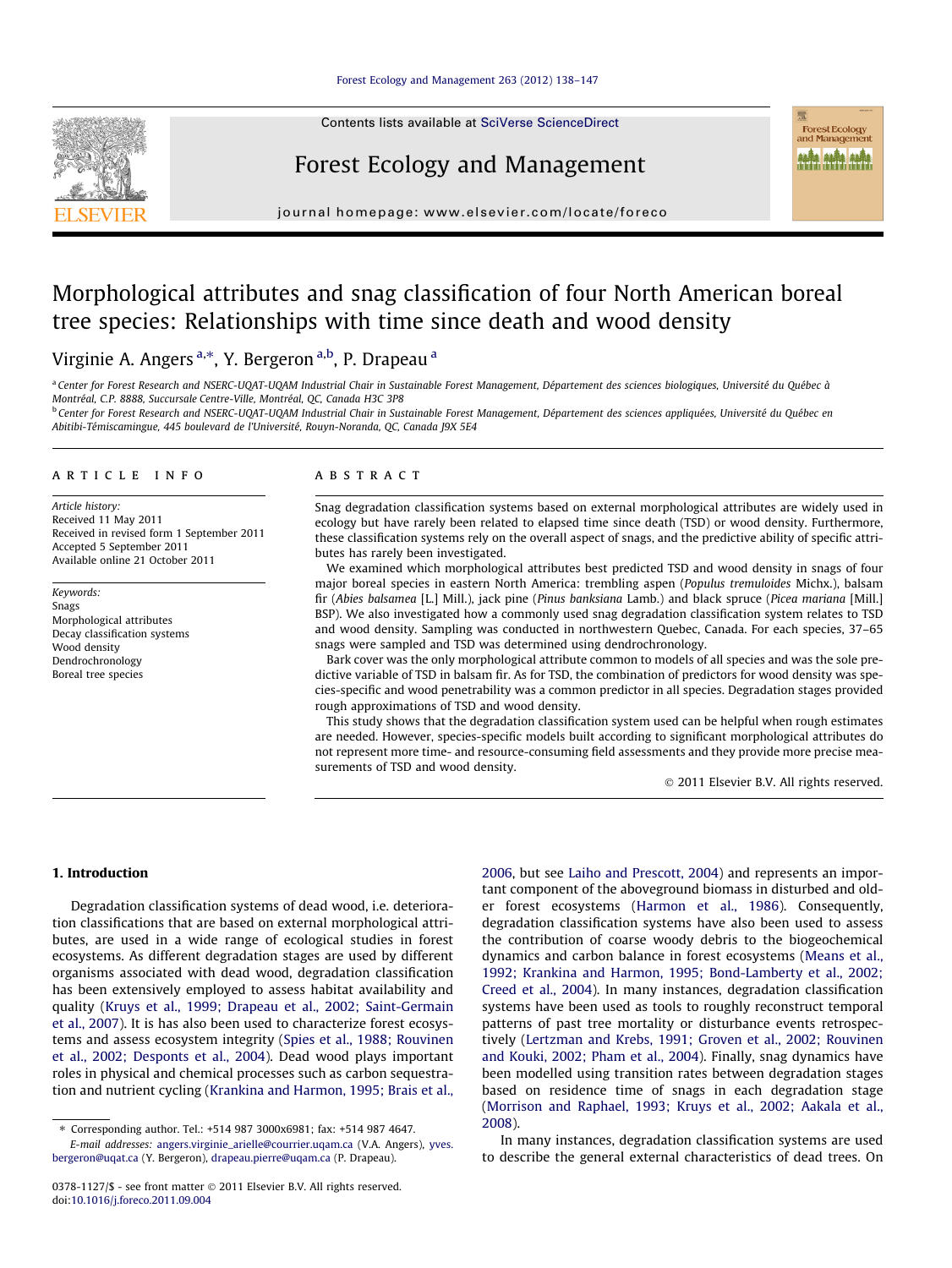other occasions, they are used as proxies for time since tree death (TSD) or for assessing wood decomposition, where one assumes that degradation stages are correlated to these response variables. In this regard, several studies explored the relationship between degradation stages and TSD, with correlations ranging from very weak [\(Mast and Veblen, 1994; Daniels et al., 1997\)](#page-9-0) to relatively strong ([Huggard, 1999; Campbell and Laroque, 2007; DeLong](#page-9-0) [et al., 2008](#page-9-0)). The same conclusions were reached regarding wood density [\(Yatskov et al., 2003; Creed et al., 2004; Saint-Germain](#page-9-0) [et al., 2007\)](#page-9-0).

Degradation classification systems for standing dead trees (snags) are based on a visual assessment that combines several morphological attributes, such as presence of branches, twigs and leaves, bark cover, stem integrity (intact, broken), and wood hardness. In most cases, these classifications are not species-specific and, on some occasions, they have been used across a wide range of ecosystems. For instance, the system developed by [Thomas](#page-9-0) [et al. \(1979\)](#page-9-0) has been used for coniferous species in the Pacific Northwest region of the United States, but it has since been applied to species from the eastern boreal forest of Canada (e.g. [Harper](#page-9-0) [et al., 2005; Taylor and MacLean, 2007](#page-9-0)). This broad use of snag degradation classification systems suggests that all species roughly follow a common degradation pattern, starting from an intact dead tree that gradually loses its leaves, twigs and bark, and which eventually breaks at some point above ground level.

When assigning a snag to a degradation stage in the field based on its external appearance, observers are frequently challenged by the impossibility of selecting a single category for which all criteria are met. For instance, a snag may be broken and its wood may be relatively soft, which indicates an advanced degree of degradation or decomposition (i.e. degree of wood density loss), while it also bears all its bark, which suggests that the snag is not very old. This example suggests that some criteria may be more indicative than others. Relatively few studies have evaluated the relevance of specific criteria to predict TSD or wood density, but those that did found significant differences in the contribution of different morphological attributes ([Yatskov et al., 2003; Newberry et al., 2004; Storaunet, 2004;](#page-9-0) [Waskiewicz et al., 2007\)](#page-9-0). Among these authors, only [Yatskow et al.](#page-9-0) [\(2003\)](#page-9-0) included more than two species and deciduous species.

This study examined relationships between external appearance, wood density, and TSD in snags of four of the main boreal species in eastern North America: trembling aspen (Populus tremuloides Michx.), balsam fir (Abies balsamea [L.] Mill.), jack pine (Pinus banksiana Lamb.) and black spruce (Picea mariana [Mill.] BSP). The specific objectives were to: 1 – investigate which readily observed external morphological attributes are the best predictors of TSD and wood density, 2 – assess to what extent a commonly used degradation classification system in the eastern boreal forest [\(Imbeau](#page-9-0) [and Desrochers, 2002](#page-9-0)) was appropriate to the studied species, 3 – evaluate the relationship between TSD and wood density with degradation stages of [Imbeau and Desrochers' \(2002\)](#page-9-0) degradation classification system.

## 2. Methods

## 2.1. Study area

Our study was conducted in northwestern Quebec (Canada), in the transition zone between the mixedwood and coniferous boreal forest. The region is part of a broad physiographic unit known as the northern Clay Belt, which is characterized by flat topography and clay deposits originating from the proglacial lakes Barlow and Ojibway ([Vincent and Hardy, 1977\)](#page-9-0). Climate is cold and continental, with a mean annual temperature of 0.7  $\degree$ C and mean annual total precipitation of 889.8 mm (weather station of La Sarre, [Envi](#page-9-0)[ronment Canada, 2010\)](#page-9-0). Two distinct areas were sampled.

For balsam fir, trembling aspen, and jack pine, sampling was conducted in the Lake Duparquet Research and Teaching Forest (LDRTF; 48°26′–48°29′N, 79°26′–79°18′W), which is located 45 km northwest of Rouyn-Noranda. The research forest is located in the Rouyn-Noranda ecological region, within the balsam firwhite birch (Betula papyrifera Marsh.) bioclimatic domain [\(Robita](#page-9-0)[ille and Saucier, 1998](#page-9-0)), where associations of balsam fir, black spruce, white spruce (Picea glauca [Moench] Voss), paper birch, and trembling aspen dominate. The disturbance regime includes recurrent wildfires ([Dansereau and Bergeron, 1993](#page-9-0)) and periodic outbreaks [\(Morin et al., 1993](#page-9-0)) of spruce budworm (Choristoneura fumiferana [Clem.]).

For black spruce, sampling was conducted in coniferous forest 120 km further north  $(49^{\circ}25' - 49^{\circ}50'N, 79^{\circ}18' - 78^{\circ}41'W)$ , in the Lake Matagami Lowland ecological region. This area is within the black spruce–feathermoss (Pleurozium schreberi [Brid.] Mitt.) bioclimatic domain ([Robitaille and Saucier, 1998](#page-9-0)). The disturbance regime is characterized by large stand-replacing fires ([Bergeron et al.,](#page-9-0) [2004](#page-9-0)), with return intervals long enough for successional paludification processes to take place, organic deposits to accumulate, and low productivity open forests to develop [\(Simard et al., 2007\)](#page-9-0).

Stand age, past disturbance history and stand dynamics suggest that mortality causes were different from species to species ([Angers et al., 2010\)](#page-8-0). In jack pine, most snags were recruited via self-thinning mortality. Trembling aspen mortality was also related to self-thinning, but senescence and possibly defoliation by the forest tent caterpillar (Malacosoma disstria Hbn.) also played a role. In balsam fir, most snags originated from the 1970–1987 spruce budworm outbreak [\(Morin et al., 1993\)](#page-9-0). Most black spruce deaths were presumably due to senescence. Detailed stand characteristics are provided in [Angers et al. \(2010\)](#page-8-0), and include tree composition, stand age, past harvesting activities, snag density, species-specific annual mortality, and snag fall rates.

## 2.2. Field methods

Data collection was conducted during the summers of 2004 and 2005. Seventeen stands were selected, based on species composition, surficial material type (glaciolacustrine clay in LDRTF, glaciolacustrine clay overlain by a thick organic layer in black spruce stands), drainage class (mesic sites in LDRTF, subhydric sites in black spruce stands), and age (mature to overmature stands).

In each stand, a 20 m  $\times$  20 m plot was established randomly, at least 50 m from any edge (road, cut, different stand). Every snag was identified. These were trees without green foliage that were at least 1.3 m tall, and which had a diameter at breast height  $(DBH) \geqslant 5$  cm. Leaning dead trees were considered as snags if their angle from the ground was  $>45^\circ$  [\(Harmon and Sexton, 1996](#page-9-0)). To fulfill sampling requirements for some specific attributes (e.g. snags of advanced degradation stages based on their external appearance), additional snags were sampled in the area surrounding the plots. A total of 216 snags were sampled (see [Table 2](#page-3-0) for distribution among species). Characterization of snags included species, DBH (±0.1 cm), height (±0.1 m), stem integrity (whether intact or broken), presence of dead leaves, twigs and branches (three categories: abundant, partial, absent), and bark cover (10% categories). Wood penetrability was also assessed, using a knife that was pushed into the wood in several locations around the bole between 1 and 1.3 m, always by the same observer to limit bias (four categories: 1 – hard wood, blade can not penetrate into the sample; 2 – blade can only slightly penetrate the sample  $\approx 0.5$  cm]; 3 – blade penetrates the periphery of the bole, center hard; 4 – soft wood, blade easily penetrates the bole). Mean snag DBH ranged from  $12.2 \pm 0.5$  (SE) cm (black spruce) to  $18.6 \pm 0.8$  cm (balsam fir). Jack pine and trembling aspen were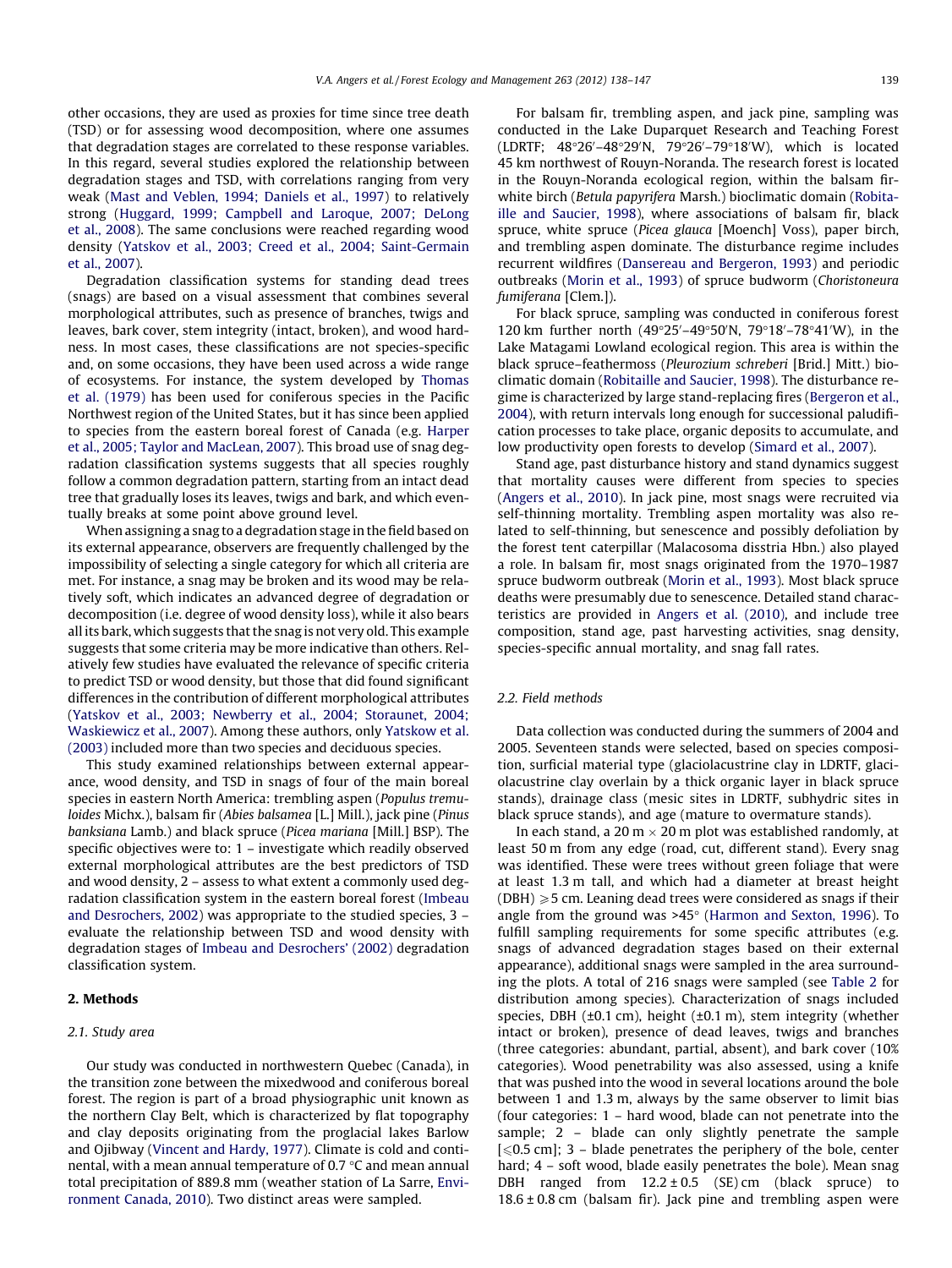intermediate with average DBH of  $14.3 \pm 0.8$  cm and  $16.6 \pm 1.0$  cm, respectively.

Cross-sections that were  $\approx$  5 cm thick were taken from all snags. Fragile samples were taped with thread-enforced tape and cut using a fine-toothed bow saw to minimize fragmentation. To optimize the chances of successful crossdating, three cross-sections were taken from each bole when possible: at the base, breast height and near the top (around 3 m from top for intact trees and near the point of breakage for broken trees). This sampling procedure 1 – reduced the risk of crossdating failure due to advanced decay, 2 – validated year of death with multiple crossdated sections, and 3 – increased capture of the last ring produced in stressed trees ([Mast and Veblen,](#page-9-0) [1994;](#page-9-0) V.A. Angers, unpublished data). For broken trees, if the fallen tree top was reliably identifiable, a cross-section was also taken to maximize crossdating success. In boles with advanced decay, heights at which cross-sections were taken varied, depending on bole periphery preservation to maximize crossdating success.

## 2.3. Wood density analysis

All cross-sections were oven-dried at  $60^{\circ}$ C and weighed to the nearest 0.01 g until weight was stable for at least 24 h. Bark was stripped and dry volume (cm $^3$ ) was calculated assuming a cylindrical shape averaging maximum and minimum diameters and thicknesses of the cross-section. Wood density (g cm $^{-3}$ ) was calculated as the ratio of dry mass to dry volume.

## 2.4. Tree ring analysis

After wood density measures, all cross-sections were sanded until xylem cells were clearly visible. When necessary, hot glue was used to consolidate fragmented samples prior to sanding. Ring width was measured for each cross-section along two radii (one when decay impeded ring visibility elsewhere on the cross-section) using a Velmex micrometer (0.001 mm precision; Velmex incorporated, Bloomfield, New York, USA).

Year of death was considered as the year of the last ring produced. To establish year of death, each individual tree ring series that was generated by all sampled cross-sections was crossdated against master series constructed for balsam fir, jack pine, and trembling aspen from nearby living trees in LDRTF ([Angers et al.,](#page-8-0) [2010\)](#page-8-0) and from a master chronology developed for black spruce ([Simard et al., 2007\)](#page-9-0). Crossdating was performed using marker years, and verified with COFECHA [\(Holmes, 1983](#page-9-0)) and TSAP ([Rinn,](#page-9-0) [1996\)](#page-9-0) programs, with the latter being used for visually comparing the pattern generated by each tree ring series and the average of the master series. When discrepancies in years of death were obtained for cross-sections belonging to the same dead tree, the most recent year was retained. Of the 216 snags collected in the field, only five could not be successfully crossdated. These were excluded from the analysis because cross-sections were too decayed to perform measurements (one aspen), cross-sections were too young (not enough rings) for reliable crossdating (one aspen), or because snags had their periphery eroded and, thus, their outmost rings were possibly missing, impeding an accurate assessment of year of death (two firs, one spruce). TSD was calculated as the difference between year of sampling and year of death.

## 2.5. Data analysis

## 2.5.1. Morphological attribute predictors of TSD and wood density

Several discrete variables (i.e. dead leaves, twigs, branches) lacked observations in some classes in some species. When there were fewer than five observations in a given class, we merged adjacent classes and reconfigured that variable classification into a condensed classification system for data analysis (See ''Condensed classification'' column in [Table 2](#page-3-0)). For bark cover, we used the median of the original classes being merged to designate the resulting class. In all discrete variables, this merging step yielded a two- or three-class system. Classification reconfiguration was done separately for each species. Most discrete data were transformed to a binary form. In cases where observations were almost all concentrated in one class, the variable was excluded from the analysis (i.e. presence of dry leaves in all species, stem integrity in balsam fir, presence of branches in jack pine). In balsam fir, all bark cover classes (10%) were represented and that variable was thus considered to be continuous.

To evaluate residual height in broken snags, we first estimated the original height by regressing DBH against height of unbroken snags and surrounding living trees ( $n = 25$  to 69, depending on species). Using the logarithmic relationships generated from these data (all  $r^2$  were  $\geqslant$  0.67, data not shown), the percentage of estimated original height (%Height) was computed as the ratio of observed snag height to estimated original height.

For each species, two sets of multiple linear regressions were conducted to examine the ability of these variables to predict (a) TSD and (b) wood density of snags. Candidate variables that were tested are presented in [Table 2.](#page-3-0) When preliminary observations of the data indicated non-linear relationships between variables, the response variable was transformed or a morphological attributes classification was adapted. Forward and mixed stepwise procedures were used and yielded the same models. A variance inflation factor (VIF) was calculated for each predictor to ensure that there was no collinearity between explanatory variables introduced together in models. All resulting VIF values were <4.0.

## 2.5.2. Linkages between degradation classification system, TSD, and wood density

After assessing all morphological attributes that were observed in the field, snags were assigned to a degradation stage according to Imbeau and Desrochers' classification system [\(Imbeau and Des](#page-9-0)[rochers, 2002](#page-9-0), adapted from [Bergeron et al., 1997,](#page-8-0) [Table 1,](#page-3-0) [Fig. 1\)](#page-4-0). When different variables suggested assignment to two or more degradation stages, we classified the snag into the median class suggested by all attributes.

To assess to what extent [Imbeau and Desrochers' \(2002\)](#page-9-0) degradation classification system was adequate to characterize external morphological attributes of the studied species, an inconsistency index was calculated for each species. This index corresponds to the percentage of snags that could have been placed in more than one degradation stage if each criterion was considered individually, and varied from 0 to 100. We also calculated the inconsistency index for each degradation stage to examine if some stages were more problematic than others.

As very few observations occurred in degradation stages 7 and 8 (the last snag stages), we merged them.

For each species, the relationship between TSD and degradation stage was tested using a one-way analysis of variance (ANOVA), followed by post hoc Tukey's HSD tests. Relationships between wood density and degradation stage were tested in the same way.

All statistical analyses were done using JMP 7.0 software ([SAS](#page-9-0) [Institute Inc.](#page-9-0)). Prior to all regressions and analyses of variance, assumptions of normality and homoscedasticity were verified and the data were transformed if necessary.

### 3. Results

#### 3.1. Morphological attribute predictors of TSD and wood density

To predict TSD, four models corresponding to the four species studied were generated. All models were significant ( $p < 0.0001$ )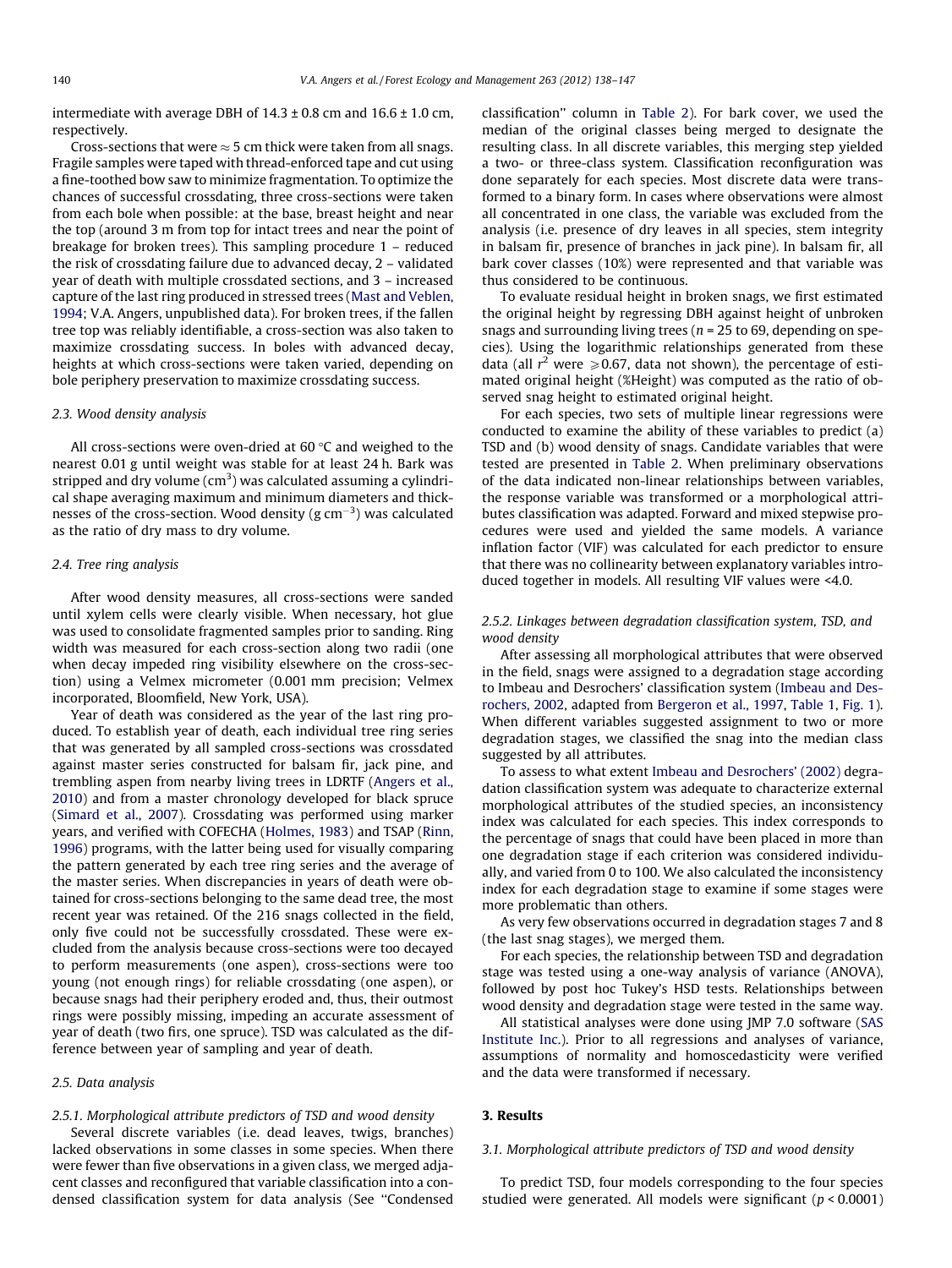<span id="page-3-0"></span>Table 1

Imbeau and Desrochers' decay classification system for snags ([Imbeau and Desrochers, 2002](#page-9-0), adapted from [Bergeron et al., 1997](#page-8-0)). Classes 1–3 refer to living trees and are not shown.

| Snag decay class | Criteria.                                                                                                          |
|------------------|--------------------------------------------------------------------------------------------------------------------|
|                  | Recently dead, hard wood, firm bark cover, 0% green foliage, small twigs still remaining                           |
|                  | Hard wood, no dead foliage, no small twigs                                                                         |
|                  | Hard wood, loose bark cover, broken top, height still more than 50% of what is observed on trees with the same DBH |
|                  | Soft, decomposed wood, broken top with height less than 50% of what is observed on trees with the same DBH         |
|                  | Height $< 2m$                                                                                                      |
|                  |                                                                                                                    |

and the percentage of variance explained by models varied from 29% to 64%, depending on species [\(Table 3\)](#page-4-0). All models included different combinations of morphological attributes which best predicted TSD [\(Table 4](#page-4-0)). The number of predictive variables also differed among species: trembling aspen model included as many as four variables, whereas balsam fir included only one ([Table 4\)](#page-4-0). For all models, confidence intervals varied as a function of TSD ([Fig. 2](#page-5-0)).

Bark cover was the only variable common to all species models predicting TSD [\(Table 4\)](#page-4-0). Bark cover alone explained almost 45% of variance in balsam fir ([Table 3\)](#page-4-0), and no other variable significantly contributed to the model. Balsam fir was the only species for which the whole bark cover gradient was covered. In this case, the relationship between bark cover and TSD was nonlinear (bark cover remained almost entire until about 15 years after death and then declined rapidly), and TSD was thus square-transformed (i.e.  $\text{TSD}^2$ ). In addition to the models proposed, some shortcuts could be derived from observed bark loss patterns. For example, all snags that still bore at least 90% of their bark had been dead for less than 10 years in trembling aspen and for less than 15 years in balsam fir. In jack pine, bark cover did not generally decrease below 80% until more than 20 years had elapsed following death.

Wood penetrability was included in models for trembling aspen and jack pine [\(Table 4](#page-4-0)). Twig presence was a significant predictor for jack pine and black spruce. Stem integrity and presence of branches were included in only one model (trembling aspen).

When investigating morphological attributes that best predicted wood density, most models explained a large proportion of variance, ranging from 53% to 65% in jack pine, trembling aspen, and black spruce [\(Table 5](#page-5-0)). In balsam fir, the model explained a significant but much lower percentage of the variance (17%). As with TSD, species generally featured different combinations and numbers of variables, ranging from one in balsam fir and black spruce to three in jack pine [\(Table 5](#page-5-0)). Wood penetrability was a significant predictor for all species, whereas bark cover was significant for trembling aspen and jack pine, and stem integrity for jack pine only ([Table 5](#page-5-0)).

## 3.2. Adequacy of Imbeau and Desrochers' degradation classification system

Application of Imbeau and Desrocher's degradation classification system appeared to be problematic. In most instances, a single snag included characteristics of two or more adjacent classes, placing the onus on the observer to decide the final assignment. The

#### Table 2

Synthesis of candidate morphological attributes tested in models predicting time since death and wood density, together with discrete variable condensed classification.

| Species                    | Morphological attributes        | Number of classes | Condensed classification <sup>a</sup> | n          |
|----------------------------|---------------------------------|-------------------|---------------------------------------|------------|
| Trembling aspen $(n = 52)$ |                                 |                   |                                       |            |
|                            | Stem integrity                  | 2                 | Intact, broken                        | 19, 33     |
|                            | Wood penetrability              | 3                 | $1, 2, 3-4$                           | 17, 23, 12 |
|                            | Bark cover                      | 3                 | 50%b, 90%, 100%                       | 7, 6, 39   |
|                            | <b>Branches</b>                 | 2                 | Absent, partial or abundant           | 22, 30     |
|                            | Twigs                           | $\overline{2}$    | Absent, partial or abundant           | 34, 18     |
|                            | %Height                         | Continuous        |                                       | 52         |
| Balsam fir $(n = 57)$      |                                 |                   |                                       |            |
|                            | Wood penetrability              | 2                 | $1-2, 3-4$                            | 46, 11     |
|                            | Bark cover                      | Continuous        |                                       | 57         |
|                            | <b>Branches</b>                 | 2                 | Partial, abundant                     | 8, 49      |
|                            | Twigs                           | $\overline{2}$    | Absent or partial, abundant           | 26, 31     |
|                            | %Height                         | Continuous        |                                       | 57         |
| Jack pine $(n = 37)$       |                                 |                   |                                       |            |
|                            | Stem integrity                  | 2                 | Intact, broken                        | 32, 5      |
|                            | Wood penetrability              | 3                 | $1, 2, 3-4$                           | 15, 15, 7  |
|                            | Bark cover                      | 3                 | 45% <sup>b</sup> , 90%, 100%          | 10, 13, 14 |
|                            | Twigs                           | 2                 | Absent or partial, abundant           | 7,30       |
|                            | %Height                         | Continuous        |                                       | 37         |
| Black spruce $(n = 65)$    |                                 |                   |                                       |            |
|                            | Stem integrity                  | 2                 | Intact, broken                        | 20, 45     |
|                            | Wood penetrability <sup>c</sup> | 3                 | $1, 2, 3-4$                           | 21, 26, 18 |
|                            | Wood penetrability <sup>d</sup> | 2                 | $1-2, 3-4$                            | 47, 18     |
|                            | Bark cover                      | 3                 | 50%b, 90%, 100%                       | 8, 14, 43  |
|                            | <b>Branches</b>                 | 2                 | Absent or partial, abundant           | 11, 54     |
|                            | Twigs                           | $\overline{2}$    | Absent or partial, abundant           | 31, 34     |
|                            | %Height                         | Continuous        |                                       | 65         |
|                            |                                 |                   |                                       |            |

<sup>a</sup> After grouping of the initial classes to eliminate classes lacking observations.<br><sup>b</sup> Based on the median of the original classes being merged

Based on the median of the original classes being merged.

Used in modelling of best predictors of TSD.

<sup>d</sup> Used in modelling of best predictors of wood density. Classes 1 and 2 were merged because wood density of both classes was so similar that no transformation could linearize relationship between wood density and degradation classes.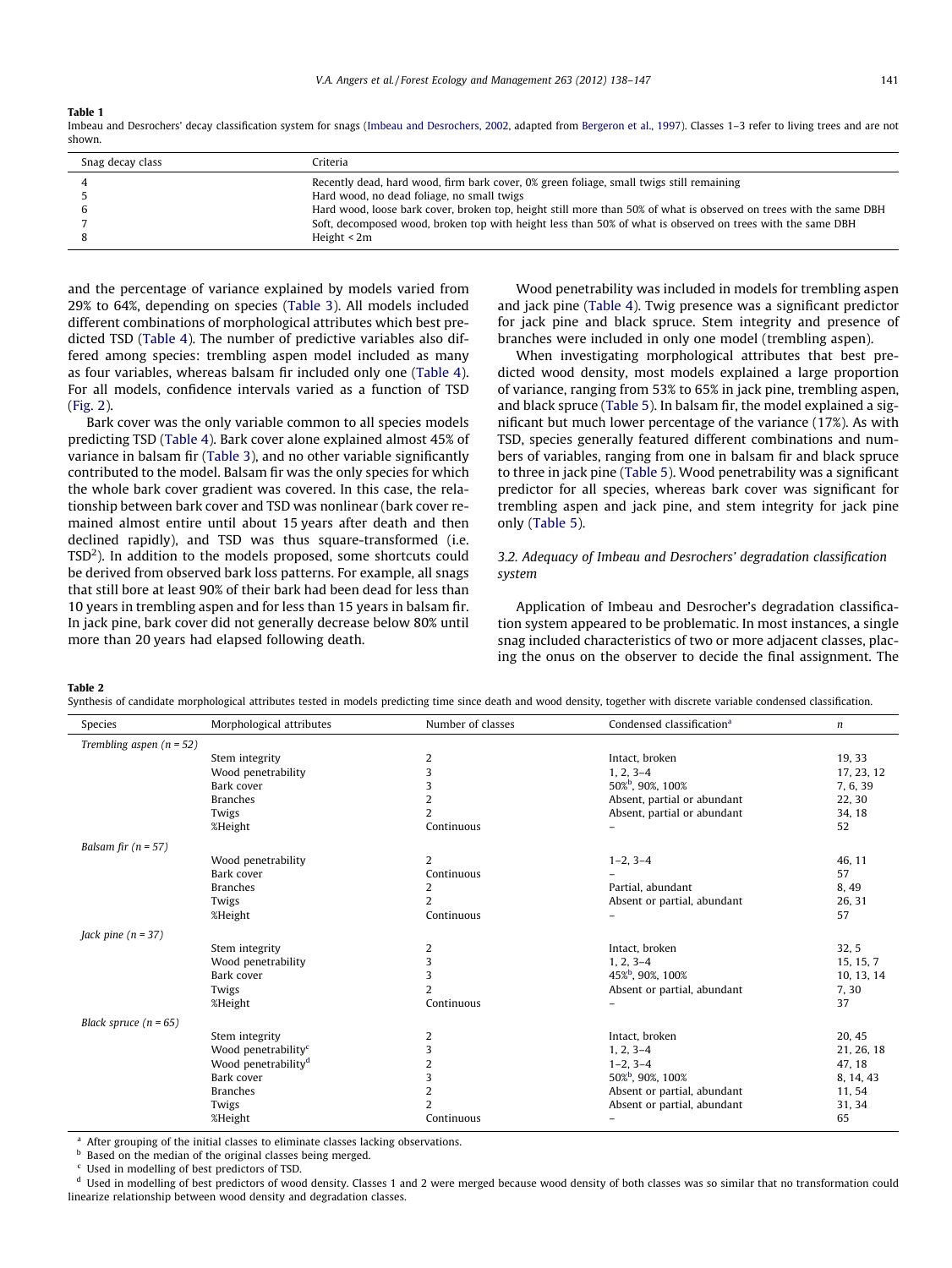<span id="page-4-0"></span>

Fig. 1. Visual representation of Imbeau and Desrochers' decay classification system for snags [\(Imbeau and Desrochers, 2002,](#page-9-0) adapted from [Bergeron et al., 1997\)](#page-8-0). Classes 1–3 refer to living trees and are not shown. Reproduced with permission of the authors and The Journal of Wildlife Management, The Wildlife Society, Allen Press Publishing Services.

inconsistency index varied from 49% in black spruce to 95% in balsam fir. Trembling aspen and jack pine were in an intermediate position with 60% and 76% of inconsistencies, respectively. Except for balsam fir, the inconsistency index was generally lowest in degradation stage 4 (first snag stage, Fig. 1), varying between 0% (trembling aspen and jack pine) and 19% (black spruce).

## 3.3. Linkages between Imbeau and Desrochers' degradation classification system, TSD, and wood density

Degradation stages of [Imbeau and Desrochers' \(2002\)](#page-9-0) degradation classification system provided rough approximations of TSD. For each species, analysis of variance showed that significant differences in mean TSD existed among degradation stages ( $p \le 0.0004$  in all species, [Fig. 4](#page-6-0)), with average age generally increasing with degradation stages. However, overlap in TSD between adjacent degradation stages occurred in all species, as Tukey's tests indicated that there was no significant difference in average age between adjacent classes on many occasions. Indeed, when grouping degradation stages to create significantly distinct groups, the number of classes decreased. Three grouped degradation stages were significantly distinct in balsam fir (stages 4, 5, 6–7) and jack pine snags (stages 4, 5, 6–8) whereas only two

## Table 3

Summary of multiple linear regression statistics predicting time since death and wood density in four boreal tree species.

|                  | Trembling aspen | Balsam fir | Jack pine | Black spruce    |
|------------------|-----------------|------------|-----------|-----------------|
| Time since death |                 |            |           |                 |
| n                | 52              | 57         | 37        | 65              |
| F-ratio          | 13.0            | 45.6       | 22.1      | 14.1            |
| р                | < 0.0001        | < 0.0001   | < 0.0001  | < 0.0001        |
| adj.             | 0.540           | 0.443      | 0.638     | 0.291           |
| Wood density     |                 |            |           |                 |
| n                | 52              | 57         | 37        | 64 <sup>a</sup> |
| F-ratio          | 32.22           | 12.38      | 14.56     | 115,22          |
| р                | < 0.0001        | 0.0009     | < 0.0001  | < 0.0001        |
| adj.             | 0.647           | 0.169      | 0.530     | 0.644           |

<sup>a</sup> One observation was excluded from the analysis because of erroneous wood density.

#### Table 4

Multiple linear regression results predicting time since death (TSD) in four boreal tree species.

| Morphological attributes          | Coefficient | SE.   | t-Value | p        |
|-----------------------------------|-------------|-------|---------|----------|
| Trembling aspen                   |             |       |         |          |
| Intercept                         | 12.057      | 0.190 | 8.78    | < 0.0001 |
| Stem integrity                    | $-8.432$    | 0.254 | $-4.60$ | < 0.0001 |
| Wood penetrability_ $1b$          | $-6.166$    | 0.245 | $-3.49$ | 0.0011   |
| Wood penetrability_2 <sup>b</sup> | $-4.234$    | 0.220 | $-2.67$ | 0.0104   |
| <b>Branches</b>                   | 5.388       | 0.227 | 3.29    | 0.0019   |
| Bark cover_50% <sup>b</sup>       | 4.686       | 0.249 | 2.61    | 0.0121   |
| Balsam fir                        |             |       |         |          |
| Intercept                         | 602.926     | 0.263 | 15.59   | < 0.0001 |
| Bark cover <sup>a</sup>           | $-4.096$    | 0.004 | $-6.75$ | < 0.0001 |
| Jack pine                         |             |       |         |          |
| Intercept                         | 26.504      | 0.393 | 11.09   | < 0.0001 |
| Wood penetrability_ $1b$          | $-6.748$    | 0.310 | $-3.57$ | 0.0011   |
| Twigs                             | $-10.183$   | 0.412 | $-4.07$ | 0.0003   |
| Bark cover 45% <sup>b</sup>       | 7.305       | 0.351 | 3.42    | 0.0017   |
| <b>Black spruce</b>               |             |       |         |          |
| Intercept                         | 20.582      | 0.244 | 10.45   | < 0.0001 |
| Twigs                             | $-9.460$    | 0.317 | $-3.70$ | 0.0005   |
| Bark cover 50% <sup>b</sup>       | 9.850       | 0.482 | 2.54    | 0.0138   |
|                                   |             |       |         |          |

<sup>a</sup> TSD was square-transformed to fit a linear relationship with bark cover.

<sup>b</sup> Wood penetrability\_1 and 2 as well as Bark cover\_45% and 50% refer to binary variables of the condensed classification presented in [Table 1.](#page-3-0)

groups were significantly distinct in trembling aspen and black spruce (4–5, 6–8;  $p \le 0.0001$  in all species).

Although trembling aspen exhibited a consistently lower average age in all degradation stages when compared with other species ([Fig. 4\)](#page-6-0), the difference was not always significant, suggesting that this deciduous species did not progress through degradation stages much more rapidly than did the coniferous species. Among coniferous species, the progression through degradation stages was similar, with no significant distinction in TSD, regardless of the degradation stage considered.

Significant differences in wood density were observed between the extreme stages of degradation within a given species, but the intermediate stages overlapped ([Fig. 5](#page-7-0)). As with TSD, grouping degradation stages to create significantly distinct groups also reduced the number of classes. Three grouped degradation stages were significantly distinct in trembling aspen (4, 5–6, 7–8) and balsam fir (stages 4, 5–6, 7) whereas only two groups were significantly distinct in jack pine (4–5, 6–8) and black spruce (4–6, 7–8;  $p \le 0.0003$ in all species). Within a given degradation stage, wood density often varied from species to species, with the species-specific differences lessening with progression through degradation stages.

When compared to average fresh wood densities reported for black spruce (ex.:  $0.445$  g cm<sup>-3</sup>, [Jessome, 1977](#page-9-0)), the measures presented in this study ([Fig. 5\)](#page-7-0) may seem rather high. Those high wood density values are due to the very slow growth that characterize paludified and low productivity stands of our study area (see [Simard et al., 2007; Angers, 2011](#page-9-0)).

## 4. Discussion

## 4.1. Morphological attribute predictors of TSD and wood density

To our knowledge, this is among the first studies to examine what combinations of individual morphological attributes best predict TSD in snags of species from the eastern boreal forests of North America. Our models clearly show that the morphological attributes related to TSD of snags differ from one species to another.

Bark cover was, however, a common predictor of TSD for all species and this single criterion was found to be a better predictor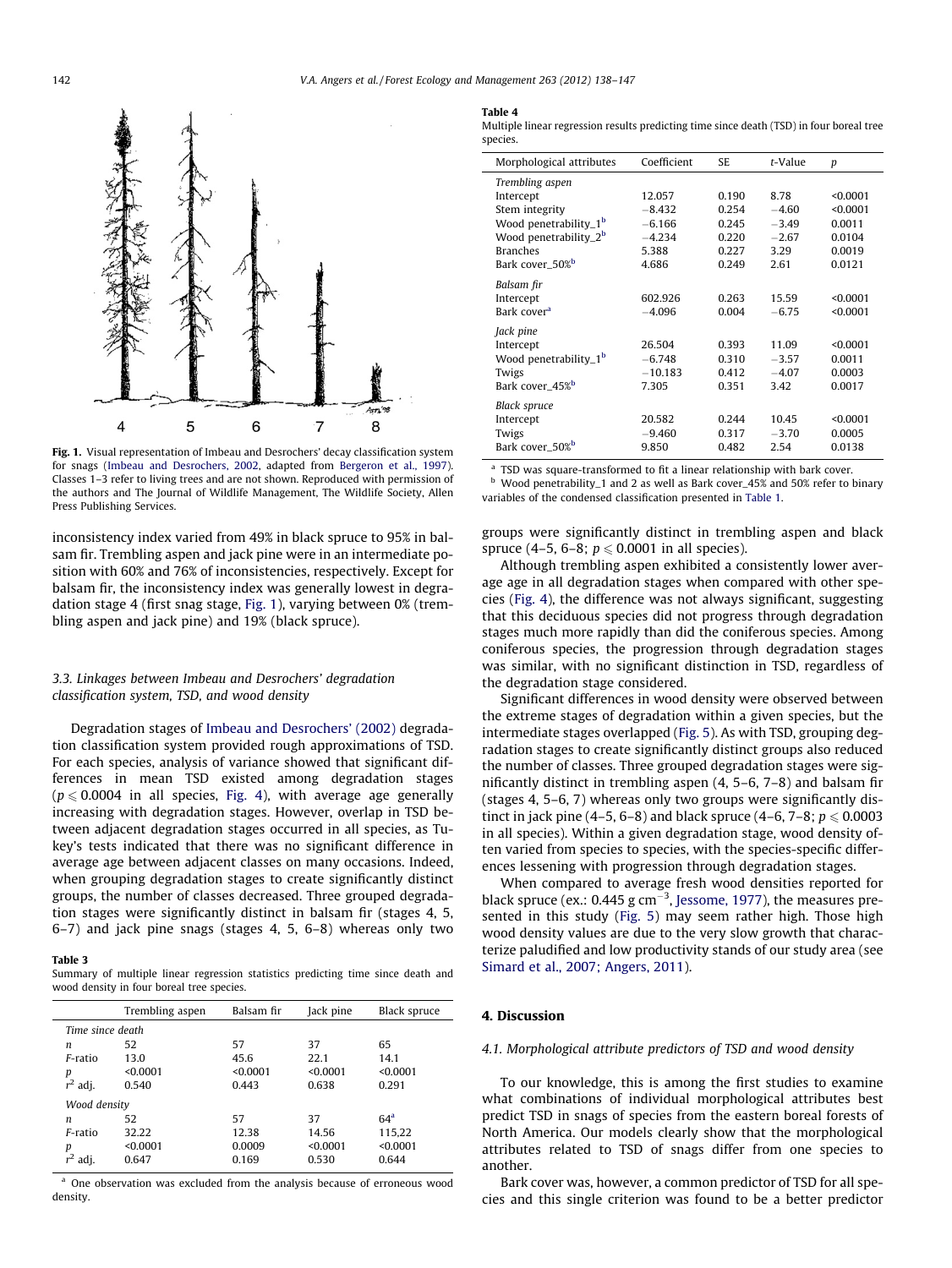<span id="page-5-0"></span>

Fig. 2. Regression between observed and predicted time since death (TSD, full line) and 95% confidence bands (dashed lines) in four boreal tree species.

Table 5 Multiple linear regression results predicting wood density in four boreal tree species.

| Morphological attributes <sup>a</sup>                                                            | Coefficient                            | <b>SE</b>                        | $t$ -Value                          | p                                        |
|--------------------------------------------------------------------------------------------------|----------------------------------------|----------------------------------|-------------------------------------|------------------------------------------|
| Trembling aspen<br>Intercept<br>Wood penetrability_1<br>Wood penetrability_3-4<br>Bark cover 50% | 0.332<br>0.106<br>$-0.077$<br>$-0.058$ | 0.002<br>0.026<br>0.003<br>0.003 | 26.49<br>5.71<br>$-3.83$<br>$-2.42$ | < 0.0001<br>< 0.0001<br>0.0004<br>0.0194 |
| Balsam fir<br>Intercept<br>Wood penetrability                                                    | 0.312<br>$-0.053$                      | 0.007<br>0.015                   | 46.69<br>$-3.52$                    | < 0.0001<br>0.0009                       |
| Jack pine<br>Intercept<br>Stem integrity<br>Wood penetrability_1<br>Bark cover_45%               | 0.324<br>0.105<br>0.054<br>$-0.057$    | 0.004<br>0.005<br>0.003<br>0.003 | 12.63<br>3.77<br>2.82<br>$-2.81$    | < 0.0001<br>0.0006<br>0.0080<br>0.0082   |
| <b>Black spruce</b><br>Intercept<br>Wood penetrability                                           | 0.362<br>0.187                         | 0.015<br>0.017                   | 24.47<br>10.73                      | < 0.0001<br>< 0.0001                     |

<sup>a</sup> Wood penetrability 1 and 3–4 as well as Bark cover 45% and 50% refer to binary variables of the condensed classification presented in [Table 1](#page-3-0).

than any combination of morphological attributes in balsam fir. [Waskiewicz et al. \(2007\)](#page-9-0) also found that bark loss was the most useful predictor of age in ponderosa pine (Pinus ponderosa Dougl.) snags from northern Arizona, and [Newberry et al. \(2004\)](#page-9-0) reported that bark-related variables were included among the variables predicting TSD in interior spruce (P. glauca  $\times$  P. engelmannii Parry ex Engelm.) and subalpine fir (Abies lasiocarpa [Hook.] Nutt.) found in sub-boreal spruce forests in British Columbia.

Bark cover was a good predictor of TSD when compared with other morphological attributes because trees that die of causes unrelated to fire usually enter the snag stage with all their bark intact, and residual bark cover can be estimated regardless of stem integrity or residual height of a snag. This type of relationship is not always as simple with other variables. For instance, the presence of branches and twigs can be irrelevant when a snag is broken below crown height [\(Storaunet, 2004](#page-9-0)).

Presence of branches and presence of twigs were not consistently significant in our models, but one or the other was significant for three species. Examining morphological attributes predicting TSD, [Newberry et al. \(2004\)](#page-9-0) reported that branch remains (four categories) and fine branch flexibility (three categories) significantly contributed to predicting TSD. [Storaunet](#page-9-0) [\(2004\)](#page-9-0), using Norway spruce (P. abies [L.] Karst) in Norway and [DeLong et al. \(2008\)](#page-9-0), studying the same species and region as [Newberry et al. \(2004\)](#page-9-0), found branch order classification (five classes) to be a better predictor of TSD than bark cover. In our study, branches and twigs were classified into two categories, which may not have been sufficiently refined for these variables to be significant predictors in our models.

Percentage of estimated original height (%Height) did not emerge as a predictive variable of TSD, while stem integrity was a significant predictive variable of TSD in trembling aspen only [\(Ta](#page-4-0)[ble 4\)](#page-4-0). Stem integrity appeared to be a straightforward indicator of TSD in trembling aspen: of all snags observed in this species, intact snags were always 10 years old or younger [\(Angers et al., 2010,](#page-8-0) [Fig. 3](#page-6-0)a). This is consistent with previous findings suggesting that trembling aspen was resistant to breaking at the base ([Angers](#page-8-0) [et al., 2010\)](#page-8-0) and prone to successive breakages along the bole ([An](#page-8-0)[gers et al., 2011\)](#page-8-0) in the first years following death.

Stem integrity and %Height act as important criteria in a number of degradation classification systems, including that of Imbeau and Desrochers ([Thomas et al., 1979; Cline et al., 1980](#page-9-0)). However, these variables must be used with caution as they can be misleading. For instance, young snags that are broken in the lower part of the stem before death, at the moment of death, or shortly after death, which are not in an advanced level of external degradation, could be classified in an ''advanced'' degradation stage based on stem integrity and %Height. This early low breakage pattern did not seem to occur in jack pine and balsam fir. In the case of jack pine, this response is probably due to its high breakage resistance and to the fact that snags seemed to fall by breaking under 1.3 m or uprooting instead of decreasing their height progressively through intermediate breakages [\(Angers et al., 2010; 2011\)](#page-8-0). In balsam fir, spruce-budworm induced mortality left most balsam fir trees in-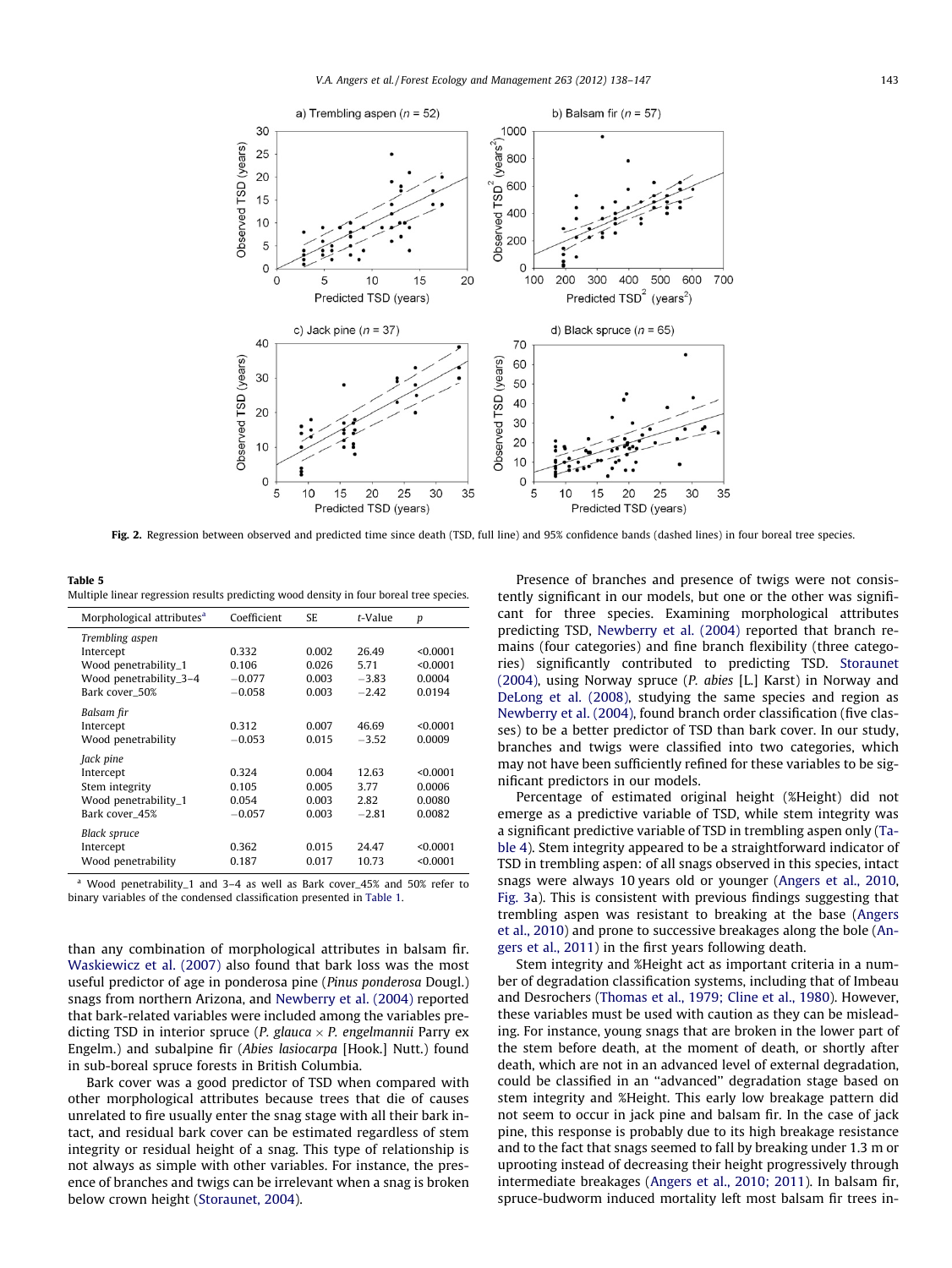<span id="page-6-0"></span>

Fig. 3. Regression between observed and predicted wood density (full line) and 95% confidence bands (dashed lines) in four boreal tree species. One observation was excluded from the analysis in black spruce (erroneous wood density,  $n = 64$ ).



Fig. 4. Box plots showing time since death according to degradation stages for four boreal tree species. Boundaries of the box indicate the 25th and 75th percentiles, the full line within the box marks the median, the dotted line within the box marks the mean, the error bars indicate 90th and 10th percentiles and the dots indicate 5th and 95th percentiles. Numbers in parenthesis indicate sample size. Different lower-case letters indicate significantly different values among degradation classes within a given species while different upper-case letters indicate significantly different values among species within a given degradation class, following ANOVA and Tukey's HSD post hoc tests  $(p \le 0.05)$ . When n included fewer than four observations, no means comparisons were conducted. Decay classes 7 and 8 were merged because of low number of observations. There were no snags in degradation class 8 for balsam fir.

tact ([Angers et al., 2010](#page-8-0)). In other situations involving balsam fir, the pattern of early breakage in the lower part of the bole could be observed in trees with mechanical weakness caused by advanced butt rot [\(Basham, 1991\)](#page-8-0). [Waskiewicz et al. \(2007\)](#page-9-0) also reported that bole breakage may not be related to TSD.

In this study, the cause of tree death was relatively homogenous within each species ([Angers et al., 2010\)](#page-8-0). Relevant criteria for classifying snags found in this study may become irrelevant when the cause of death alters the external appearance of snags. For instance, in this study, jack pine retained most of its bark in the first 20 years after death, with 89% of snags bearing 90% or more of their bark. In fire-killed trees, this variable would become useless and misleading as fire often causes the bark to shed and fall rapidly ([Boulanger and Sirois, 2006\)](#page-9-0). In a site located about 70 km north of the study area ([Angers et al., 2011](#page-8-0)), only 20% of fire-killed snags still bore 90% or more of their bark seven years after fire.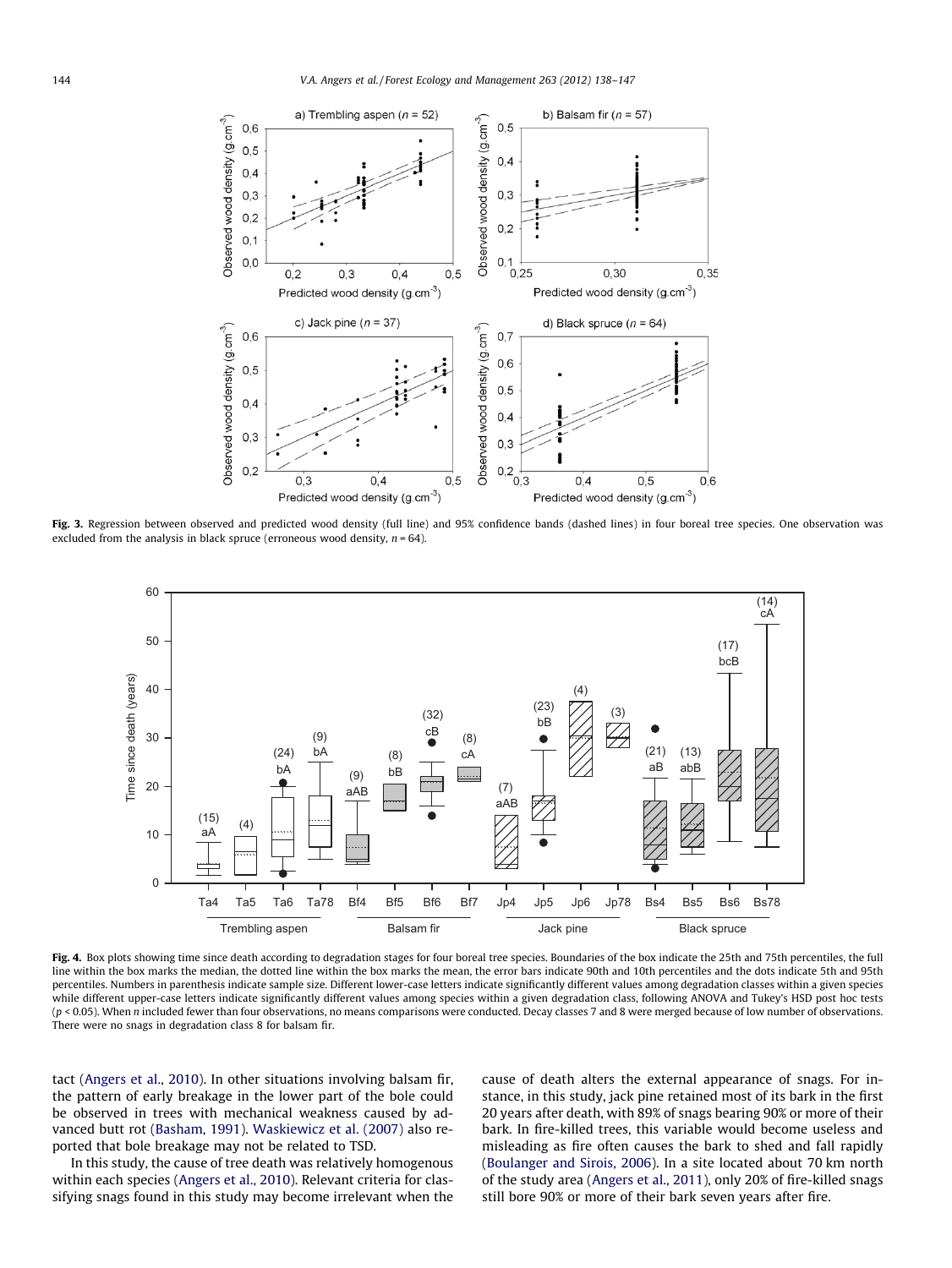<span id="page-7-0"></span>

Fig. 5. Box plots showing wood density according to degradation stages for four boreal tree species. Boundaries of the box indicate the 25th and 75th percentiles, the full line within the box marks the median, the dotted line within the box marks the mean, the error bars indicate 90th and 10th percentiles and the dots indicate 5th and 95th percentiles. Different lower-case letters indicate significantly different values among degradation classes within a given species while different upper-case letters indicate significantly different values among species within a given degradation class following ANOVA and Tukey's HSD post hoc tests (p < 0.05). One observation was excluded from the analysis (erroneous wood density,  $n = 64$  in black spruce). Sample sizes (n) are the same than in [Fig. 4](#page-6-0), excepted for Bs5 where it is 12. When n included fewer than five observations, no means comparisons were conducted. Degradation classes 7 and 8 were merged because of low number of observations. There were no snags in degradation class 8 for balsam fir.

In the only other study that examined predictive morphological attributes of wood density in coarse woody debris (including snags), [Yatskov et al. \(2003\)](#page-9-0) also found predictors of wood density to change from taxon to taxon among five major taxa from the boreal forest of Russia. As expected, wood penetrability was the common predictive variable of wood density of the four studied species. Of all variables assessed in our study, wood penetrability is the only one that relates to the internal properties of a snag. This variable emerged even though the sampling procedure only assessed penetrability of the peripheral part of the bole. Wood density can be very heterogeneous within a bole [\(Creed et al., 2004\)](#page-9-0) and even within a single piece of wood [\(Boddy, 2001\)](#page-9-0); our sampling procedure was not designed to detect inner decay that may occur in many species, whereas wood density measurements do. In balsam fir, the low degree of variability in wood density as compared to other tree species partly explains the poor predictive ability of the model. Indeed, wood density of almost all of the samples ranged between 0.2 and  $0.4$  g cm<sup>-3</sup> ([Angers, 2011](#page-8-0)). Accordingly, balsam fir shared the narrowest range of wood penetrability classes of all species with black spruce (only two classes after merging, [Table 2](#page-3-0)). Also, a great majority of observations were concentrated in wood penetrability class 1–2 (75% of observations, [Table 2](#page-3-0)), as a result of a relatively synchronous spruce budworm-related mortality [\(Angers et al., 2010\)](#page-8-0). Bark cover was the second most represented variable in models and also emerged as an important predictor for coniferous species in Russia ([Yatskov et al., 2003\)](#page-9-0).

## 4.2. Adequacy of Imbeau and Desrochers' degradation classification system

The high inconsistency index in snags classification suggests that assigning a snag to a degradation stage may often be subjective, as it leaves a lot of room for interpretation ([Creed et al.,](#page-9-0) [2004; Waskiewicz et al., 2007\)](#page-9-0). This situation also likely means that some criteria may not be appropriate for some species. It is surprising to note that, although initially designed for coniferous species, Imbeau and Desrochers' degradation classification system describes fairly well the degradation of the only deciduous species sampled in this study, trembling aspen. The low inconsistency index found in the first degradation stage in most species is likely due to the relatively low variation in morphological attributes found at this stage.

## 4.3. Linkages between Imbeau and Desrochers' degradation classification system, TSD, and wood density

In our study, relationships found between [Imbeau and Desro](#page-9-0)[chers' \(2002\)](#page-9-0) degradation stages and TSD, as well as wood density, were generally consistent with other studies. In many tree degradation classification systems worldwide, several authors have found a rough correspondence between degradation stages and TSD. Snags classified in first degradation stages are generally dead for a shorter period of time than those in more advanced stages ([Mast and Veblen, 1994; Daniels et al., 1997; Huggard, 1999; Mäki](#page-9-0)[nen et al., 2006; Taylor and MacLean, 2007; Aakala et al., 2008; De-](#page-9-0)[Long et al., 2008](#page-9-0)). Relatively good relationships have been reported ([Huggard, 1999; Campbell and Laroque, 2007; DeLong et al., 2008\)](#page-9-0), but the variation in TSD within each category and overlap between categories were commonly so high ([Mast and Veblen, 1994;](#page-9-0) [Daniels et al., 1997; Huggard, 1999; Waskiewicz et al., 2007;](#page-9-0) [Aakala et al., 2008; DeLong et al., 2008](#page-9-0)) that some authors consider degradation classifications based on external appearance of snags as poor indicators of TSD [\(Mast and Veblen, 1994; Daniels et al.,](#page-9-0) [1997\)](#page-9-0).

Most studies regarding decomposition of wood along a degradation gradient have been performed on logs [\(Bond-Lamberty](#page-9-0) [et al., 2002; Creed et al., 2004](#page-9-0), see [Yatskov et al., 2003](#page-9-0) for a review). Different patterns that are influenced by tree species morphology and physiology emerge from these studies, from linear wood density loss to differential decomposition rates that depend on degra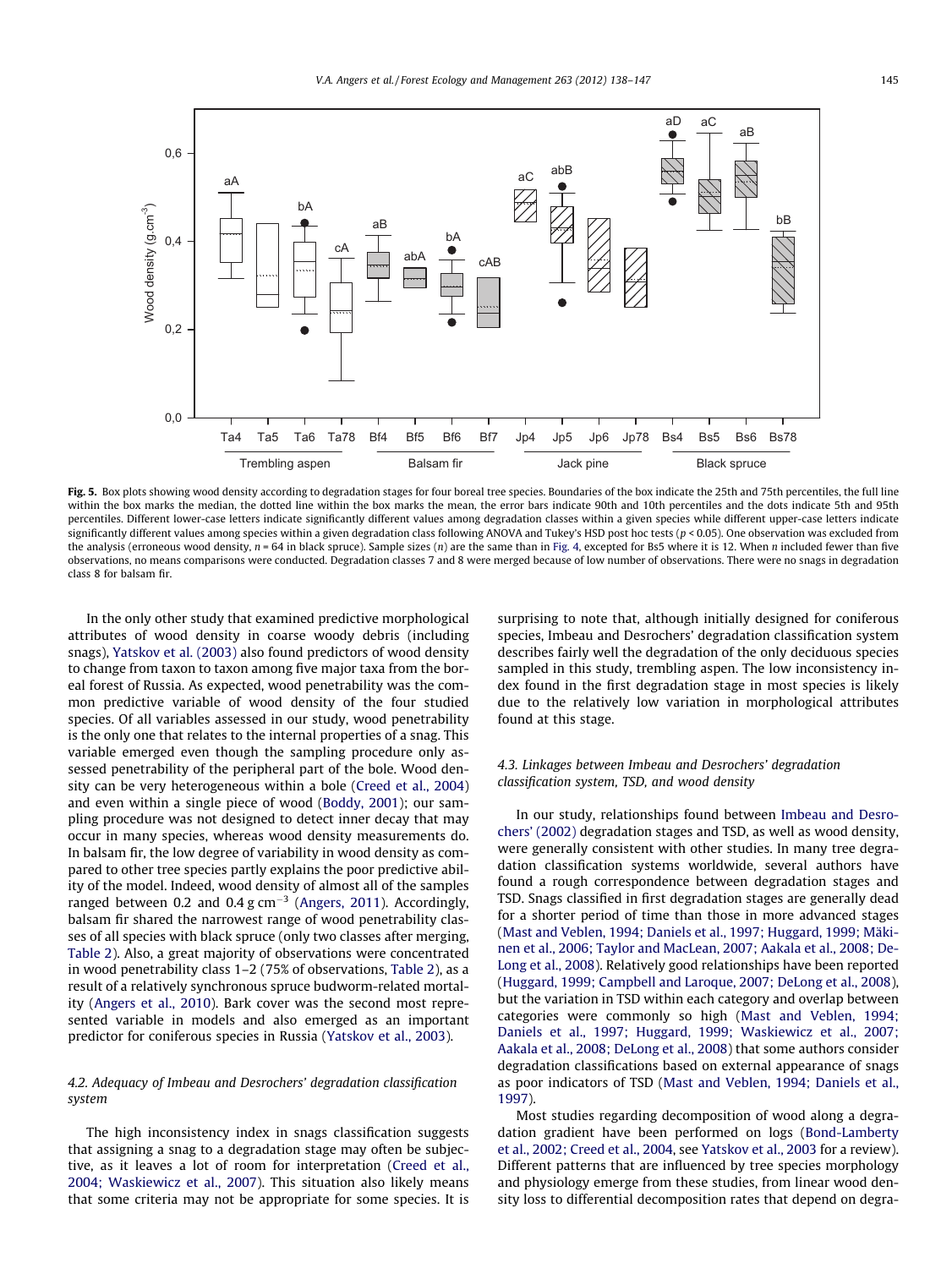<span id="page-8-0"></span>dation stages [\(Yatskov et al., 2003\)](#page-9-0). Snag wood decomposition, however, has been less frequently studied, especially in the eastern boreal forest of North America [\(Boulanger and Sirois, 2006; Saint-](#page-9-0)[Germain et al., 2007](#page-9-0)). This paucity of data is mostly because standing dead trees are in a transitory stage and generally decompose far more slowly than boles that are in contact with the forest floor ([Krankina and Harmon, 1995; Yatskov et al., 2003; Boulanger and](#page-9-0) [Sirois, 2006](#page-9-0)). In our study as well as in the two reported studies that examined the relationship between wood density and degradation stages in snags, results are generally similar to those regarding TSD: Degradation stages of snags provide a rough approximation of wood density but so much overlap exists between degradation stages ([Mäkinen et al., 2006; Saint-Germain](#page-9-0) [et al., 2007](#page-9-0)) that classification systems are often reduced to two or three distinct classes, which may be of little help in the end when more precise estimations are needed. This is in large part due to the fact that a degradation classification represents a discrete tool to assess a continuous phenomenon, i.e. density loss ([Creed et al., 2004](#page-9-0)), and that the range of wood densities in snags is much narrower than in logs.

In all species, relatively few snags in degradation stages 7 and 8 were observed. Many dead trees fall to the forest floor before they reach these stages, as the mechanical stability of snags usually decreases with the progression of time and snags are thus more susceptible to falling (Aakala et al., 2008). Also, in our case, stand history might explain their scarcity in jack pine. Indeed, jack pine stands were relatively young ( $\approx$ 80 years, Angers et al., 2010) and, as jack pine is the most fall-resistant snag species of those studied (Angers et al., 2010), few snags were old enough to have developed characteristics of later degradation stages. The same rationale applies when considering the very low representation of jack pine snags with wood penetrability class 4 [\(Table 2](#page-3-0)).

Snags of boreal deciduous species are generally known to deteriorate faster than coniferous species. This has been documented with respect to fall rates (i.e. the rates at which snags fall to the forest floor, [Mäkinen et al., 2006](#page-9-0)) and wood decomposition rates (i.e. the rates at which snag wood loses its density; Alban and Pastor, 1993; Yatskov et al., 2003; Mäkinen et al., 2006). [Mäkinen et al.](#page-9-0) [\(2006\)](#page-9-0) also reported lower average TSD of silver birch (Betula pendula Roth.) snags when compared with Scots pine (Pinus sylvestris L.) and Norway spruce snags in each degradation stage, but did not present comparison tests. Examining the same species as in the present study, the authors found that trembling aspen snags fall (Angers et al., 2010) and decompose (Angers, 2011) more rapidly than the other conifer species sampled at LDRTF. Differences in progression rates through the degradation stages between species or groups of species were not that straightforward in the present study. As the degradation classification system that we used integrates both degradation and, indirectly, wood decomposition through penetrability class, one would expect the system to adequately expose differences between species. Nevertheless, trembling aspen did not progress faster through degradation classes with respect to TSD or density loss. This might be due to the limitation of the degradation system to express this process, but also to the high variability in TSD and wood density as well as the low number of observations in certain classes, which may have prevented clear differences from emerging.

## 5. Conclusion

The inclusion of multiple species in this study enabled us to highlight the differences in the response of each species throughout their degradation. Although common morphological attributes were significant predictors for the two sets of models that we developed, the combinations of predictive variables and the rates at which these attributes changed were species-specific. Our results suggest that each species exhibits an individualistic response (sensu [Gleason, 1926; Whittaker, 1957](#page-9-0)) when it decomposes after its death. In this regard, the development of species-specific decay classification systems or predictive models that combine significantly related predictive variables would be beneficial to all studies where a rapid and relatively accurate approximation of TSD or residual density in snags is required.

Results from this study clearly showed that the degradation classification of [Imbeau and Desrochers \(2002\),](#page-9-0) which is similar to many other systems, is limited in terms of its power to predict TSD and wood density. Assignment to a single degradation stage that was based on several criteria appeared to be problematic. Furthermore, only two to three classes were distinct, and these varied among species. These problems are of minor importance when rough approximations are required, but such a classification tool rapidly becomes ineffective when more precise estimations are needed and that resources limit snag sampling for crossdating or wood density measurements purposes. Species-specific models built according to significant morphological attributes do not require more time- and resource-consuming field assessments but provide continuous and as well as more precise estimates of TSD and wood density.

## Acknowledgments

We are deeply grateful to I. Béchard, A. Charaoui, R. Deschênes, S. Laurin-Lemay, D. Lesieur, C. Loiseau, U. Ouellet-Lapointe, C. Paquin, and A. Roby for their assistance both in the field and in the laboratory. Special thanks are due to D. Charron, N. Fenton, A. Nappi and M. Simard for information about the sites. S. Daigle provided advice regarding statistical analyses. Thanks to William F.J. Parsons for editing the text. L. Daniels, D. Gagnon, D. Kneeshaw and two anonymous reviewers provided helpful comments on earlier versions. This study was conducted with the financial support of the Natural Sciences and Engineering Research Council of Canada (NSERC) (Ph.D. scholarship to Angers, NSERC Discovery grants to Drapeau and to Bergeron), the Fonds québécois de la recherche sur la nature et les technologies (FQRNT) (Ph.D. scholarship to Angers, grants to Drapeau and collaborators from the Actions Concertées – Fonds forestier program and the Équipe de recherche program), the NSERC/UQAT/UQAM Industrial Chair in Sustainable Forest Management (Ph.D. scholarships to Angers, funding to Drapeau and Bergeron) and the Lake Duparquet Research and Teaching Forest.

## References

- Aakala, T., Kuuluvainen, T., Gauthier, S., De Grandpré, L., 2008. Standing dead trees and their decay-class dynamics in the northeastern boreal old-growth forests of Quebec. For. Ecol. Manage. 255, 410–420.
- Alban, D.H., Pastor, J., 1993. Decomposition of aspen, spruce, and pine boles on two sites in Minnesota. Can. J. For. Res. 23, 235–242.
- Angers, V.-A., Drapeau, P., Bergeron, Y., 2010. Snag degradation pathways of four North American boreal tree species. For. Ecol. Manage. 259, 246–256.
- Angers, V.-A., 2011. Dynamique des arbres morts en forêt boréale mixte et coniférienne (in French). PhD thesis, Department of Biology, Université du Québec à Montréal, Montréal, QC.
- Angers, V.-A., Gauthier, S., Drapeau, P., Jaken, K., Bergeron, Y., 2011. Tree mortality and snag dynamics in North American boreal tree species after a wildfire: a long-term study. Int. J. Wildl. Fire. 23, 751–763.
- Basham, J.T., 1991. Stem decay in living trees in Ontario's forests: a user's compendium and guide. Information report O-X-408. Forestry Canada, Great Lakes Forestry Centre, Sault Ste – Marie, ON.
- Bergeron, D., Darveau, M., Desrochers, A., Savard, J.-P.L., 1997. Impact de l'abondance des chicots sur les communautés aviaires et la sauvagine des forêts conifériennes et feuillues du Québec méridional. Série de rapports techniques no 271F. Service canadien de la faune, Environnement Canada, Ste-Foy, QC.